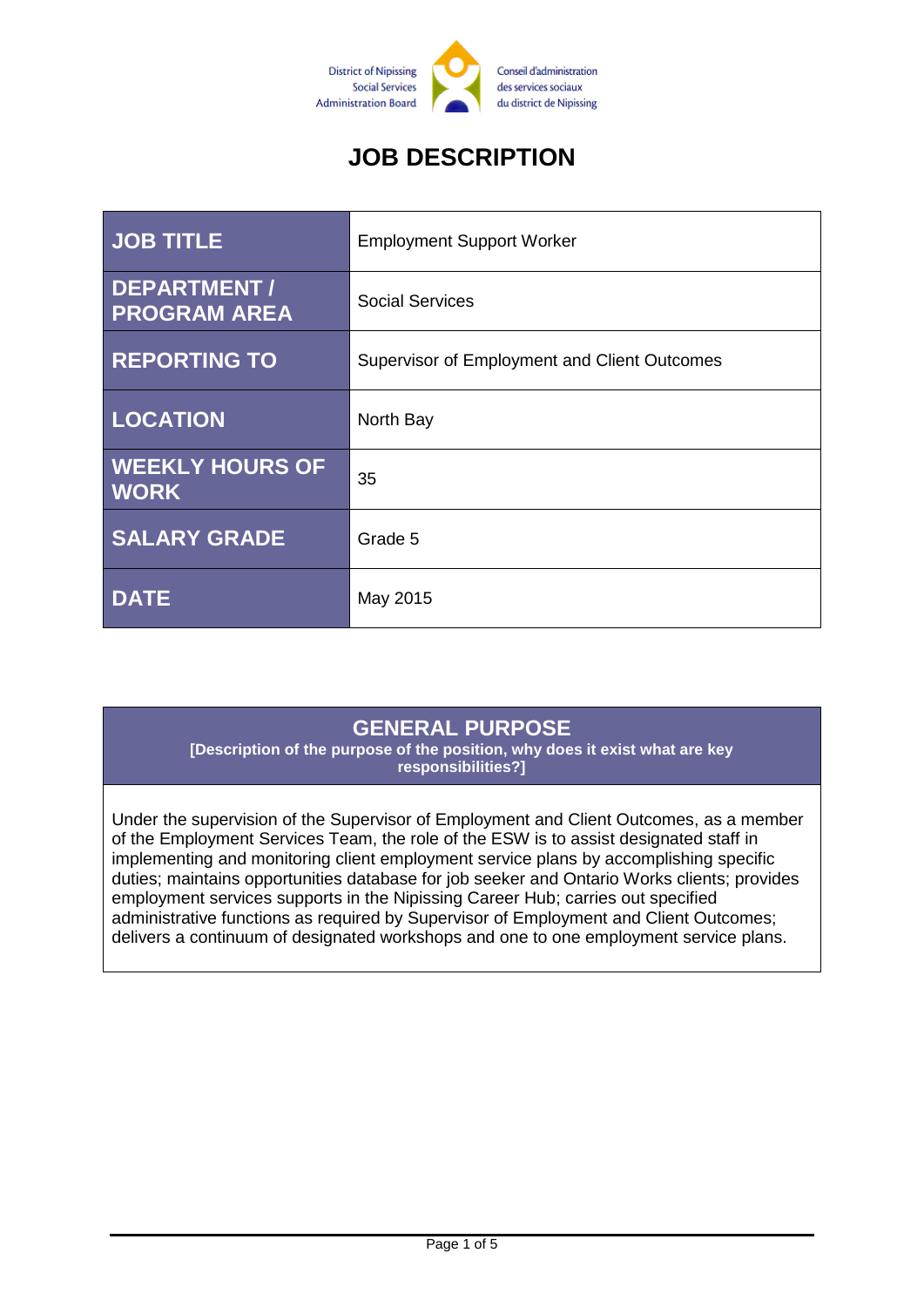| <b>KEY ACTIVITIES</b><br>[Name and list under each the key activities of the position and percentage estimate of time for<br>each section.]                                                                                                                                                                                                                                                                                                                                                                                                                                                                                                                                                                                                                                             |     |  |
|-----------------------------------------------------------------------------------------------------------------------------------------------------------------------------------------------------------------------------------------------------------------------------------------------------------------------------------------------------------------------------------------------------------------------------------------------------------------------------------------------------------------------------------------------------------------------------------------------------------------------------------------------------------------------------------------------------------------------------------------------------------------------------------------|-----|--|
| <b>Individual Job Readiness and Client Preparation</b><br>Assist designated staff by meeting with clients to jointly develop<br>identified employment needs and/or barrier and monitor<br>accordingly;<br>Obtain information from or giving information to clients as directed;<br>$\bullet$<br>Complete monitoring and tracking of community placement hours<br>$\bullet$<br>and disseminate to designated staff;<br>Maintains client records and submits reports as required;<br>٠<br>Assist in liaising with community agencies and employers;<br>Process required payments to community partners delivering<br>$\bullet$<br>services to clients;<br>Process employment support benefits for ongoing ODSP/OW<br>$\bullet$<br>participants;<br>Monitor employment related activities. | 50% |  |
| <b>Group Job Readiness and Client Preparation</b><br>Delivers a continuum of programming to meet DNSSAB client job readiness<br>and program information requirements as directed:<br>Developing and delivering job readiness workshops using standard<br>reference materials;<br>Initiating and facilitating employment support services in the<br>$\bullet$<br>Nipissing Career Hub by assisting job seekers with resume writing,<br>job search goals, interview skills, and accessing online training;<br>Initiating and facilitating client information sessions.                                                                                                                                                                                                                    | 25% |  |
| <b>Employment Assistance Opportunities</b><br>Maintains a database of jobs and other Employment Assistance opportunities<br>by:<br>Assist the DNSSAB designate with employer contact, gathers<br>information on job vacancies, maintains an up-to-date district-wide<br>listing of job opportunities, and promotes DNSSAB Social Services;<br>Providing liaison with local organizations and agencies to maintain a<br>٠<br>database of employment assistance opportunities and resources;<br>Assist in developing marketing materials;<br>Contributing to the development of other employment opportunities for<br>clients as required.                                                                                                                                                | 15% |  |
| <b>Reporting and Administrative Tasks</b><br>Carries out specified administrative functions by:<br>Monitoring with data collection and preparing reports about<br>program operations as required by the Supervisor of Employment<br>and Client Outcomes;<br>Enters data into the SAMS and maintains a database of jobs and<br>$\bullet$<br>other opportunities.                                                                                                                                                                                                                                                                                                                                                                                                                         | 5%  |  |
| <b>Other duties</b><br>Participate in team meetings and training events as required for the<br>development of employment planning;<br>Performs other duties and special projects as assigned;<br>٠<br>Works within established guidelines and procedures with<br>designated staff.                                                                                                                                                                                                                                                                                                                                                                                                                                                                                                      | 5%  |  |
| As a DNSSAB employee, the position is responsible for creating,<br>maintaining and actively participating in a respectful workplace, that is<br>free of all forms of harassment, discrimination and violence.                                                                                                                                                                                                                                                                                                                                                                                                                                                                                                                                                                           |     |  |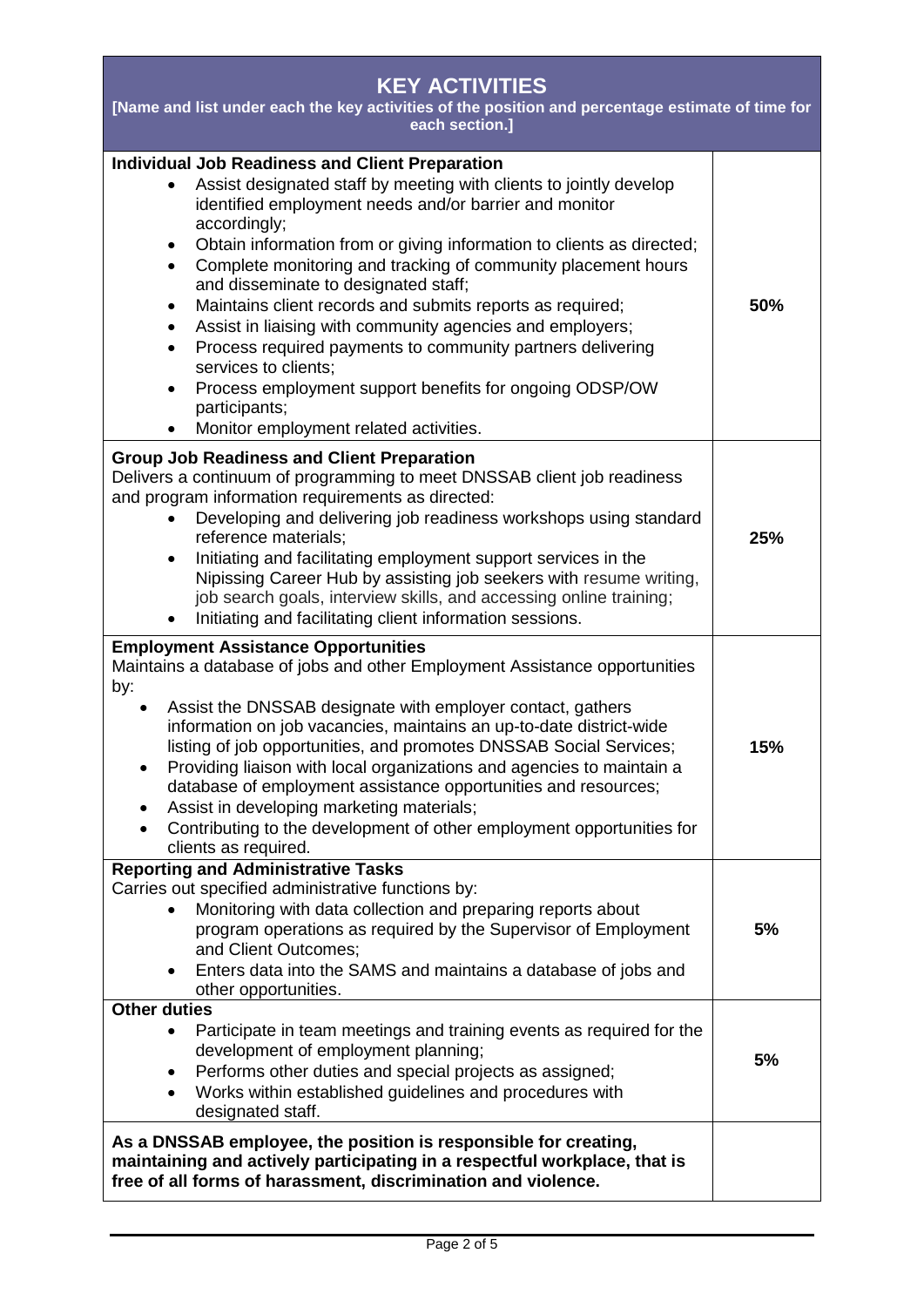# **QUALIFICATIONS**

- Post-Secondary Diploma in Human Services, Human Resources or Marketing or an acceptable combination of education and experience;
- One (1) year experience working in a career counselling capacity;
- Applied knowledge of adult education theory, principles and practices;
- Knowledge of the local labour market and employment trends;
- Knowledge of current resources available for job seekers in Nipissing District;
- Demonstrated ability to work in a team environment;
- Demonstrated understanding of the principles and practice of confidentiality in a professional office environment;
- General knowledge of special needs/requirements of client populations accessing programs and services delivered by DNSSAB;
- Detail oriented with keen observation skills;
- High-level proficiency in desktop applications including Microsoft Office Suite;
- Ability to communicate effectively and tactfully both oral and written;
- A valid Ontario Driver's License and a vehicle available for use on the job.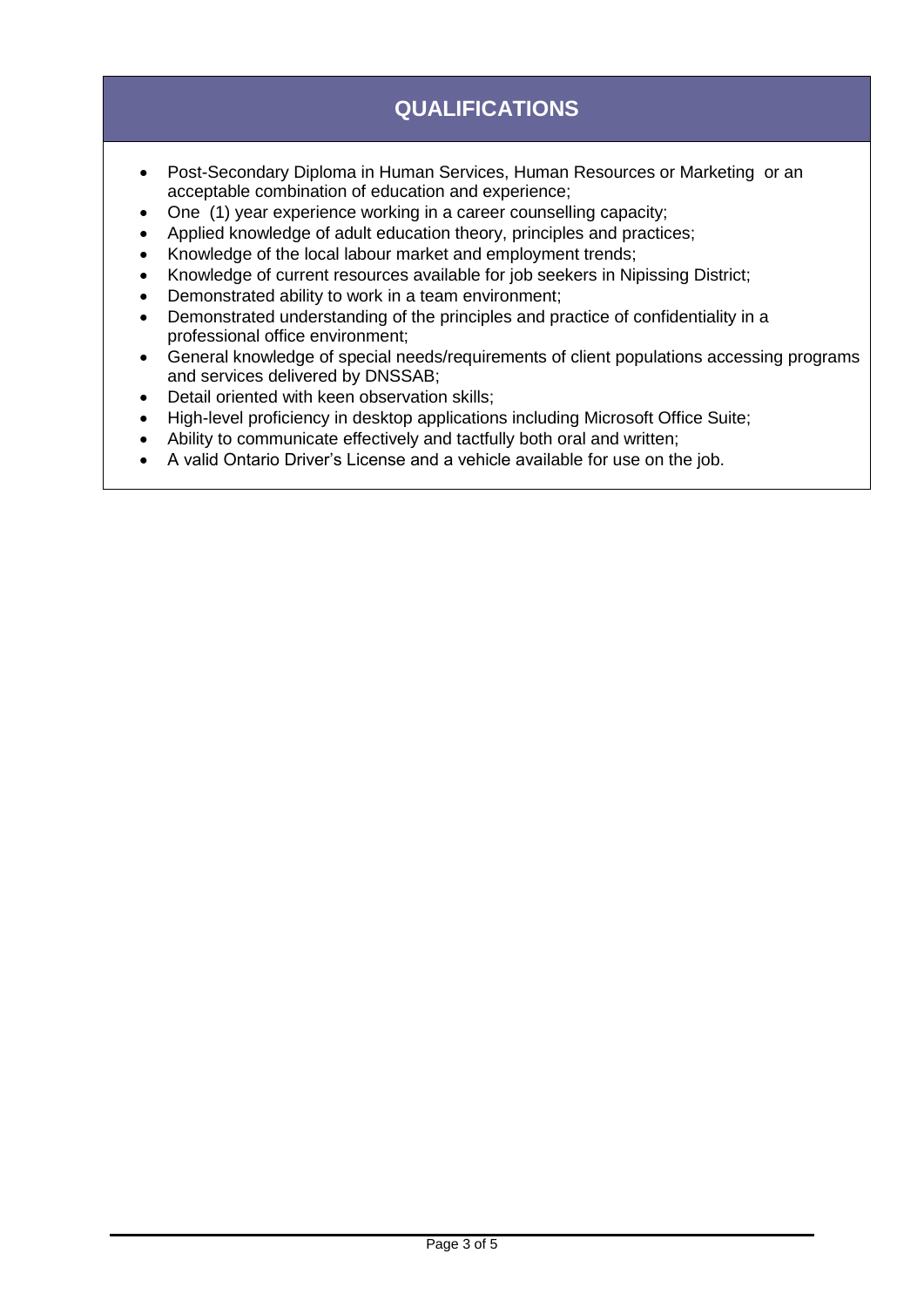# **COMPENSABLE FACTORS**

#### **KNOWLEDGE**

**[This subfactor measures the general knowledge and specialized or vocational training necessary to perform the job duties in a satisfactory manner and has no relationship to the academic achievement of an employee. The degree levels are normally expressed in terms of formal education or equivalent. Similar levels of achievement can be obtained through related experience, courses or self-improvement.]**

Undergraduate level (College) - Two years or equivalent.

### **EXPERIENCE**

**[Should be considered when the degrees of knowledge are established. It serves as a scale of measurement for the amount of practical experience that an average individual having the appropriate theoretical knowledge, specific education and specialized training, would require to be able to perform the job duties.]**

Over one year, up to and including two years.

### **JUDGEMENT**

**[Measures the choice of action required in applying methods, procedures, or policies to complete the tasks.]**

The job requires adapting established methods or procedures. Work involves a choice of methods or procedures or sequence.

## **MENTAL EFFORT**

**[Measures the period of time wherein mental, visual and/or aural attentiveness is required on the job. Both the frequency and duration of the effort are to be considered.]**

Frequent periods of intermediate duration.

## **PHYSICAL ACTIVITY**

**[Measures the physical activity by the type and duration required to perform the duties.]**

Medium activity of intermediate duration.

# **DEXTERITY**

**[Measures the level of dexterity required by a job. The levels of manual dexterity are determined by considering the elements of speed and/or accurate hand/eye (or hand/foot) coordination. Movements can be either fine or coarse.]**

Employee is required to perform tasks that demand the accurate coordination of coarse movements, where speed is a secondary consideration.